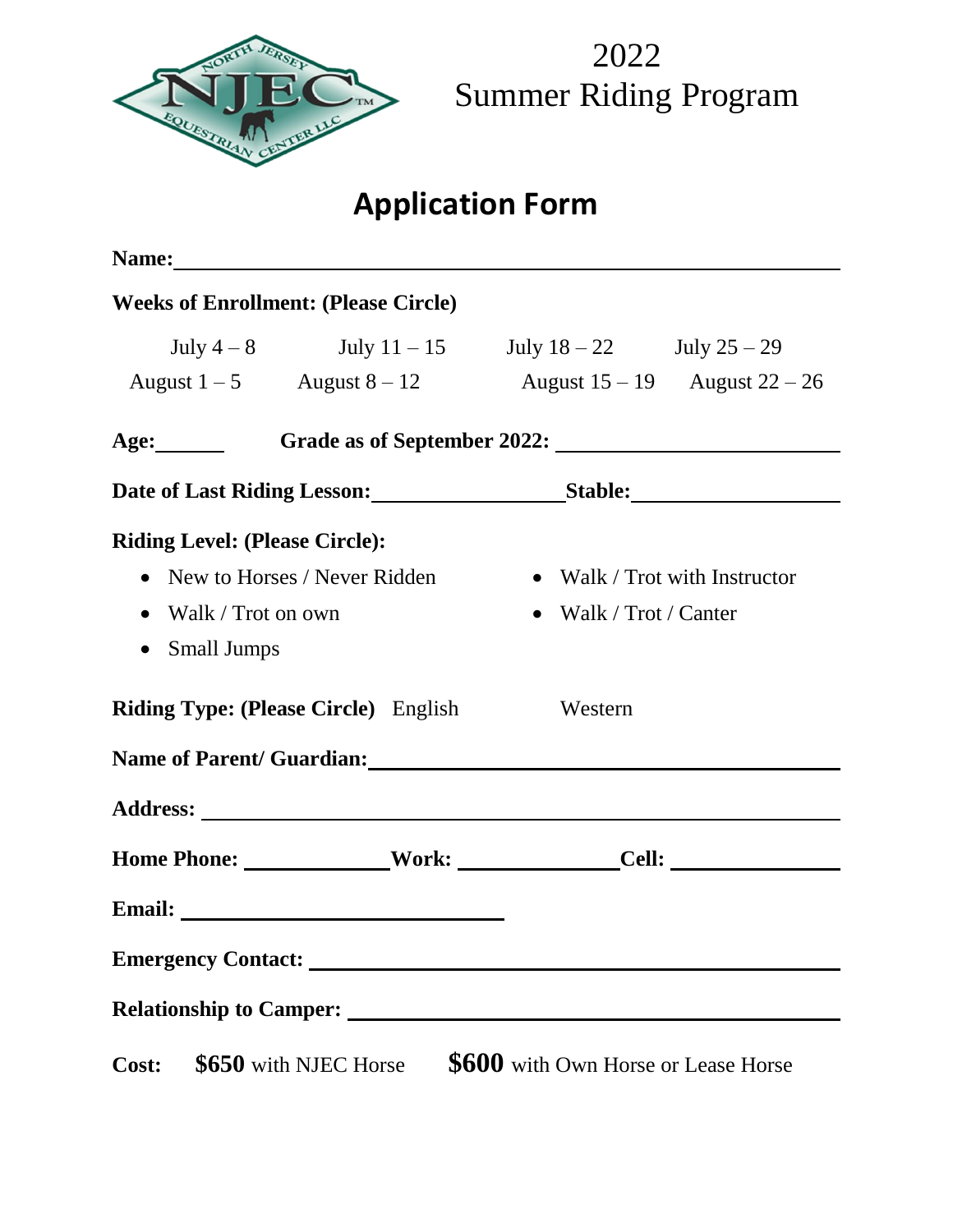

## **Medical Form**

| Name of Rider<br>Name of Parent/ Guardian: Name of Parent/ Guardian:                                                                                                                                                                |  |  |  |  |                                                                                  |  |  |  |
|-------------------------------------------------------------------------------------------------------------------------------------------------------------------------------------------------------------------------------------|--|--|--|--|----------------------------------------------------------------------------------|--|--|--|
|                                                                                                                                                                                                                                     |  |  |  |  | Home Phone: ________________Work: _________________Cell: _______________________ |  |  |  |
|                                                                                                                                                                                                                                     |  |  |  |  |                                                                                  |  |  |  |
|                                                                                                                                                                                                                                     |  |  |  |  |                                                                                  |  |  |  |
|                                                                                                                                                                                                                                     |  |  |  |  |                                                                                  |  |  |  |
| <b>Relationship to Camper:</b> Network of Campers and Campers of Campers and Campers of Campers and Campers of Campers and Campers of Campers and Campers and Campers and Campers and Campers and Campers and Campers and Campers a |  |  |  |  |                                                                                  |  |  |  |
|                                                                                                                                                                                                                                     |  |  |  |  |                                                                                  |  |  |  |

**Please list all allergies, medications, medical conditions, or any special conditions we should be aware of:**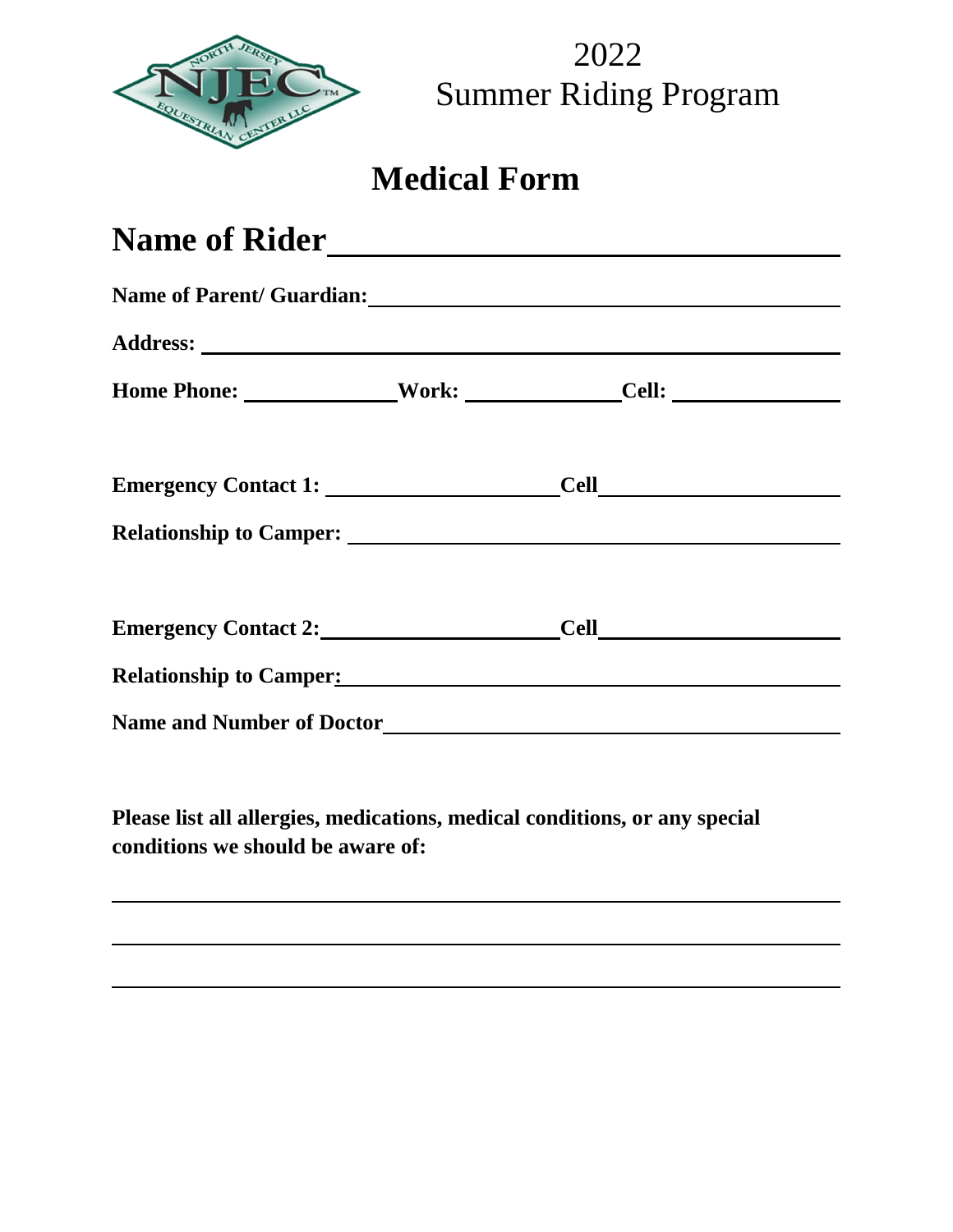

# **Photography Consent Form**

During the course of our summer program, we have the opportunity of taking some

wonderful pictures of our attendees (and are often requested to do so). Please

initial if you consent to any of the following:

- \_\_\_\_\_ 1. I authorize North Jersey Equestrian Center (NJEC) to photograph my child during summer program activities.
- \_\_\_\_\_ 2. I authorize NJEC to use these images on website and/or social media accounts, including Facebook, Instagram, etc.
- \_\_\_\_\_ 3. I authorize NJEC to send images to the parents of the summer program attendees.

No image shall identify individuals by their name on any media platform. With that, I understand that with any authorization herein given, any image/images will reach our social media and website followers and other families of summer program individuals.

Any authorization given to NJEC can be revoked, at any time, by notifying NJEC in writing at:

1 Carlson Pl., Pompton Plains, NJ 07444.

Name of Attendee: \_\_\_\_\_\_\_\_\_\_\_\_\_\_\_\_\_\_\_\_\_\_

| Name of Guardian: |
|-------------------|
|                   |

Signature of Guardian: \_\_\_\_\_\_\_\_\_\_\_\_\_\_\_\_\_\_\_

Date: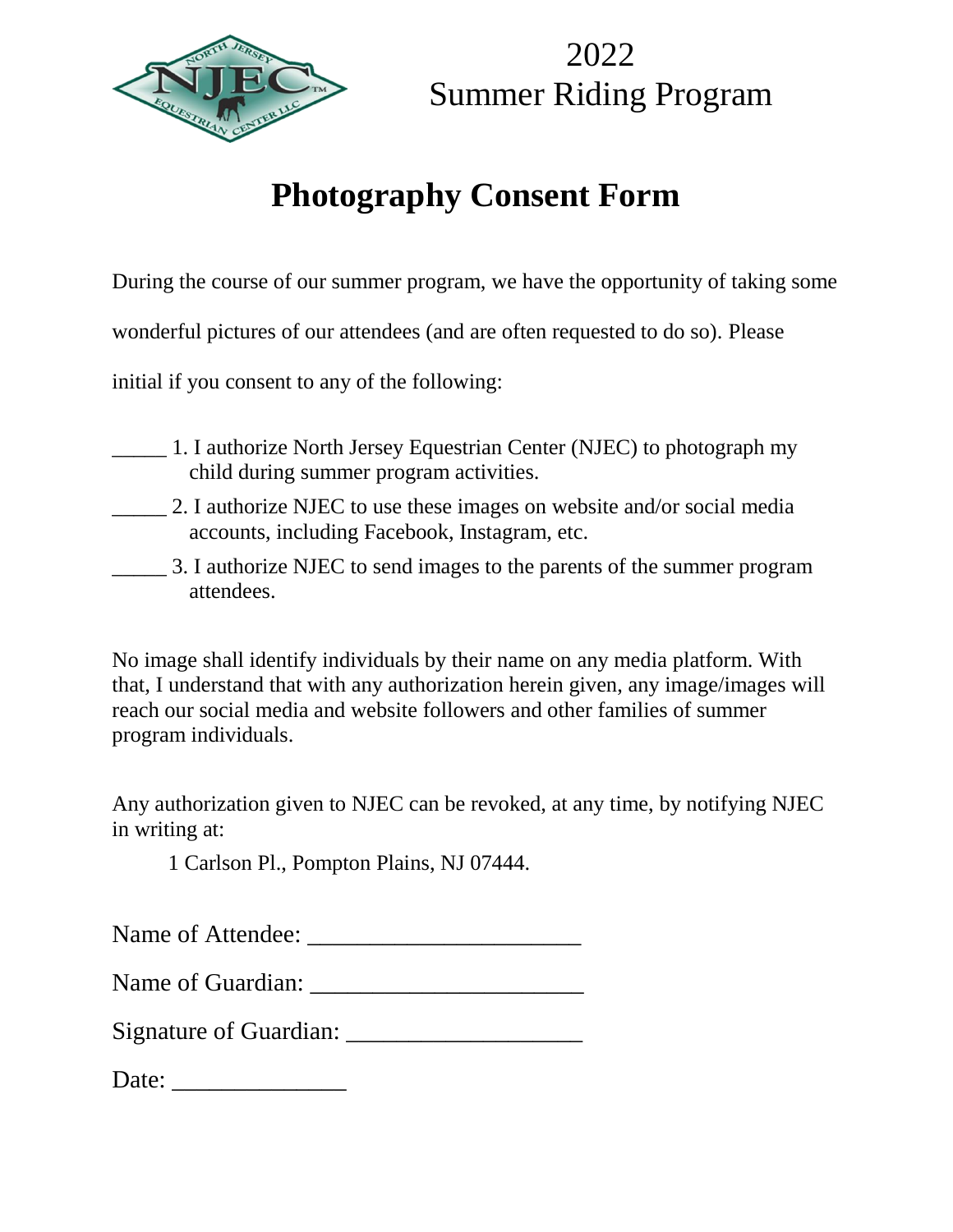### **North Jersey Equestrian Center, LLC Release, Waiver, hold Harmless, Defend & Indemnification Agreement**

The undersigned, as a Participant/Customer/Spectator/Visitor/Guest/Volunteer (collectively "Participant"), on his/her own behalf, and, if applicable, as the Parent/Legal Guardian of a minor Participant (minor included as "Participant"), for good and valuable consideration, agrees to the following terms and conditions of North Jersey Equestrian Center LLC ("NJEC") Release, Waiver, Hold Harmless, Defend and Indemnification Agreement ("Release"):

1. **Assumption of Risk and Waiver:** Participant understands and accepts the risks of engaging in Equine Activities (defined below), while mounted or unmounted, as well as merely being near a horse or pony (collectively "equine"), including: (i) The propensity of an equine animal to behave in ways that result in injury, harm or death to nearby persons (ex.: jump, run, kick, buck, bolt, spin, rear up, strike, bite, stumble, fall, etc.); (ii) The unpredictability of an equine animal's reaction to such phenomena as sounds (ex.: machinery, equipment, doors, snow and ice falling, rain, wind, thunder, voices, music, etc.), sudden movement, and unfamiliar objects (ex.: jumps, poles cones, flowers, flags, golf carts, mini-bikes, whips, bats, barrels, etc.), persons, or other animals (leashed or unleashed dogs, wildlife, other equines, etc.); (iii) Certain natural hazards, such as surface or subsurface ground conditions (ex.: ground holes, uneven terrain, slippery or deep footing, conditions of trails and riding rings, construction material, etc.); (iv) Collisions with other equine animals or with objects; and (v) The potential of a participant to act in a negligent manner that may contribute to injury to the Participant or others, including but not limited to failing to maintain control over the equine animal or not activing within the Participant's ability. Participant agrees that engaging in equine activities under this Release includes, but is in no way limited to, those defined in the New Jersey Equine Activity Liability Statute, NJ St 5:15-1 *et seq.* another's equine, petting, leading, mounting, feeding, watching, transporting, visiting, and otherwise interacting with or merely being in the vicinity of equines (collectively "Equine Activities"). Participant understands the injuries, death, loss (both personal and property), and property damage that may result from the accepted risks of engaging in Equine Activities or just being near an equine, that equines are powerful and have the potential to be dangerous, even without warning, and that the risks listed in this Release are just a sampling and Participant is not relying on Released Parties (defined below) to list all possible equine-related risks. Participant understands and agrees that NJEC's rules require wearing of an ASTM / SEI-certified equestrian hard had ("Hard Hat") for anyone mounted on an equine. Participant is not relying on Released parties (defined below) to provide him/her Hard Hat or its harness strap for proper fitting, or monitor his/her wearing of a Hard hat at any time now or in the future, and in the event Released Parties provide participant with a Hard Hat, Released parties make no guarantees, representations, or warranties whatsoever including, but not limited to, proper size, fit, condition, or level or degree of protection. Participant agrees, on his/her own behalf and on behalf of his/her minor Participant, that he/she understands and agrees to assume the risks and dangers inherent in Equine Activities, agrees to at all times to be responsible for Participant's personal safety, to purchase and maintain Participant's own health and liability insurance, remain financially responsible for Participant's medical expenses, and waives Participant's right to any claims arising from participation in or observation of any Equine Activities, riding an Equine owned by Participant or someone else, whether on or off the property where the horse is stabled and/or transported to, being near an equine, or merely being present on real property where equines are present, regardless of whether Participant's presence on such real property is related to equines or Equine Activities. The following shall be included as Released parties under this Release: NJEC, Karl I. Bauer, and their respective, family, heirs, agents, assigns, trustees, beneficiaries, employees, working students, volunteers, independent contractors, guests, visitors, invitees, lessors, lessees, licensors, licensees, and/or others acting on their behalf (collectively "Released Parties").

2. **Release/Hold Harmless/defend/indemnify:** Participant agrees to release, hold harmless, defend, and indemnify Released Parties for any illness, injury, death, damage, or other loss (collectively "Loss") incurred by Participant or to Participant's property even if such Loss is caused in whole or in part by negligence or other fault of Released parties (except NJEC's negligent disregard for Participant's safety which causes the injury, or intentional injuries to participant by NJEC).

3. **Governing Law/Incident Report/Jury Waiver**: This Release shall be construed and enforced in accordance with the laws of the State of New Jersey and all disputes relating to the interpretation and enforcement of this Release shall be resolved exclusively in Morris County, New Jersey. **Participant agrees that any and all claims or suit for Loss by Participant against the Released Parties requires an incident report including participant's name and address, a brief description of the accident or incident, the location of the accident or incident, the alleged cause of the accident or incident, the names of any other persons involved in the accident or incident and witnesses, if any, must be delivered to NJEC within 180 days of the accident or**  incident giving rise to the claim or suit or the claim or suit is barred. Participant agrees to waive trial by jury in any claim or suit against Released Parties and any claim or suit for personal property Loss is limited to \$500.00

4. Severability/Modification/Expiration: If any provision of this Release or the application thereof to any person or circumstance shall be determined to be invalid or unenforceable to any extent, neither the remainder of this Release nor the application of such provision to any other person or circumstance shall be affected thereby, and each provision of this Release shall be valid and enforceable to the fullest extent permitted by law. This Release can only be modified in writing signed by Participant and Karl I. Bauer, Participant agrees that this Release does not expire.

5. **Participant Certification:** Participant certifies that he/she has read this entire Release and understands, agrees and intends on his/her own behalf, and on behalf of minor Participant, participant's parents, spouse, family members, heirs, agents, trustees, beneficiaries, representatives, relatives, successors, and assigns, to be bound by all of the terms and conditions contained herein, certifies that Participant signs this Release voluntarily, understands that the signing of this Release is required for Participant to participate in Equine Activities, knows that Participant has other horse riding facilities elsewhere to choose from, and understands, agrees, and intends to be bound by all of the terms and conditions contained herein.

#### **WARNING: UNDER NEW JERSEY LAW, AN EQUESTRIAN AREA OPERATOR IS NOT LIBALE FOR AN INJURY TO OR THE DEATH OF A PARTICIPANT IN EQUINE ANIMAL ACTIVITIES RESULTING FROM THE INHERENT RISKS OF EQUINE ANIMAL ACTIVITIES, PURSUANT TO P.L. 1997, c.287 (C.5:15-1 et seq).**

| DOB of Participant: |       |
|---------------------|-------|
|                     |       |
|                     |       |
|                     | Date: |